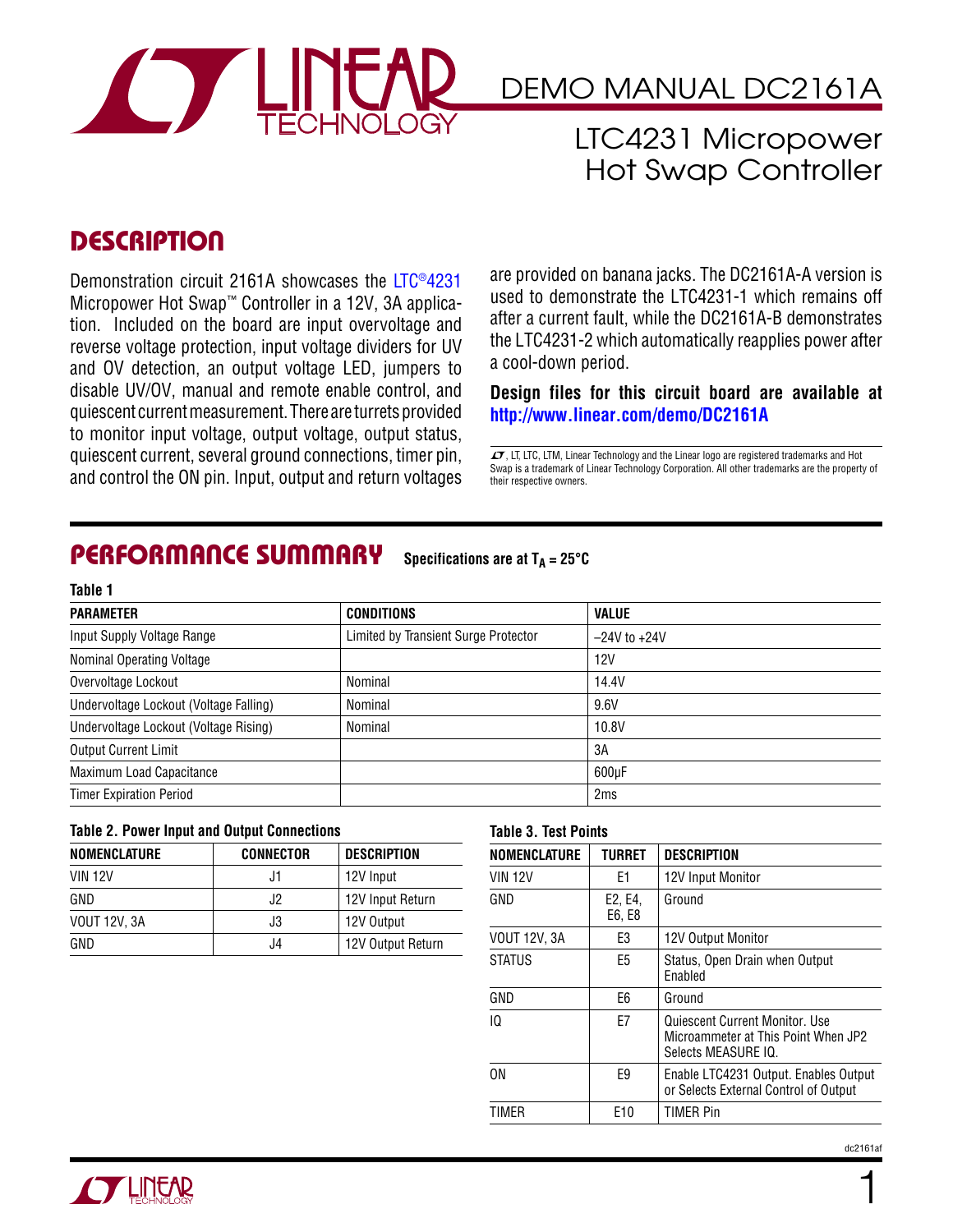# **JUMPERS**

DC2161A contains 3 jumpers. A description of each jumper follows.

**JP1, UV/OV.** This jumper selects whether or not undervoltage or overvoltage lockout is enabled. When the jumper is in the disable position, a UV or OV condition will not block operation of the Hot Swap Controller. The default is ENABLE.

**JP2, IQ.** The LTC4231 is a low power device, meaning it draws very little current to perform its function. Any board leakage on the GATE pin caused by board contamination or a defective MOSFET will cause this current to increase. JP2, when in the MEASURE IQ position, facilitates measurement of the quiescent current of the LTC4231 exclusive of the current of other components on the board, such as LED

D2, output coupling capacitor C3, TVS diode D1, capacitor C1, voltage divider R6, R7, R8 and R9, or any leakage on the board. This current is measured via a microammeter connected between turret E7 and GND. If the MEASURE IQ position is selected, verify a microammeter is connected to prevent damage to the board via leakage between  $V_{\text{IN}}$ and the gate of the MOSFETs. The default position for JP2 is NORMAL.

**JP3, ENABLE.** This jumper either enables or disables the output or provides external control of the output. This is provided by the ON pin of the LTC4231. When in the ON position, the 12V  $V_{OIII}$  is enabled. When in the OFF position, the 12V  $V_{OIII}$  is disabled. When in the EXT position, the ON pin is connected via a 100kΩ resistor from turret E9 to the ON pin of the LTC4231. A logic 1 on this pin will enable the 12V  $V_{OUI}$ . The default position for JP3 is ON.

## OPERATING PRINCIPLES

The LTC4231 is a Micropower Hot Swap Controller that has a 2.7V to 36V operating range and a -40V to 40V absolute maximum voltage for the IN pin. This demo circuit is populated for +12V operation, but it can easily be readjusted for any voltage between 2.7V and 36V by replacing R6, R7, R8, and R9 in the UVL, UVH, and OV divider string. These values should be selected using guidelines suggested in the LTC4231 data sheet to minimize current drain. The DC2161A is populated with a Si7960DP dual MOSFET with one section used as a pass MOSFET and the other section used for reverse voltage protection. It also has a 15m $\Omega$  sense resistor. This combination provides an output current of 3A. Pads are provided on the PCB for external MOSFET and sense resistor connections for other voltages and currents.



dc2161af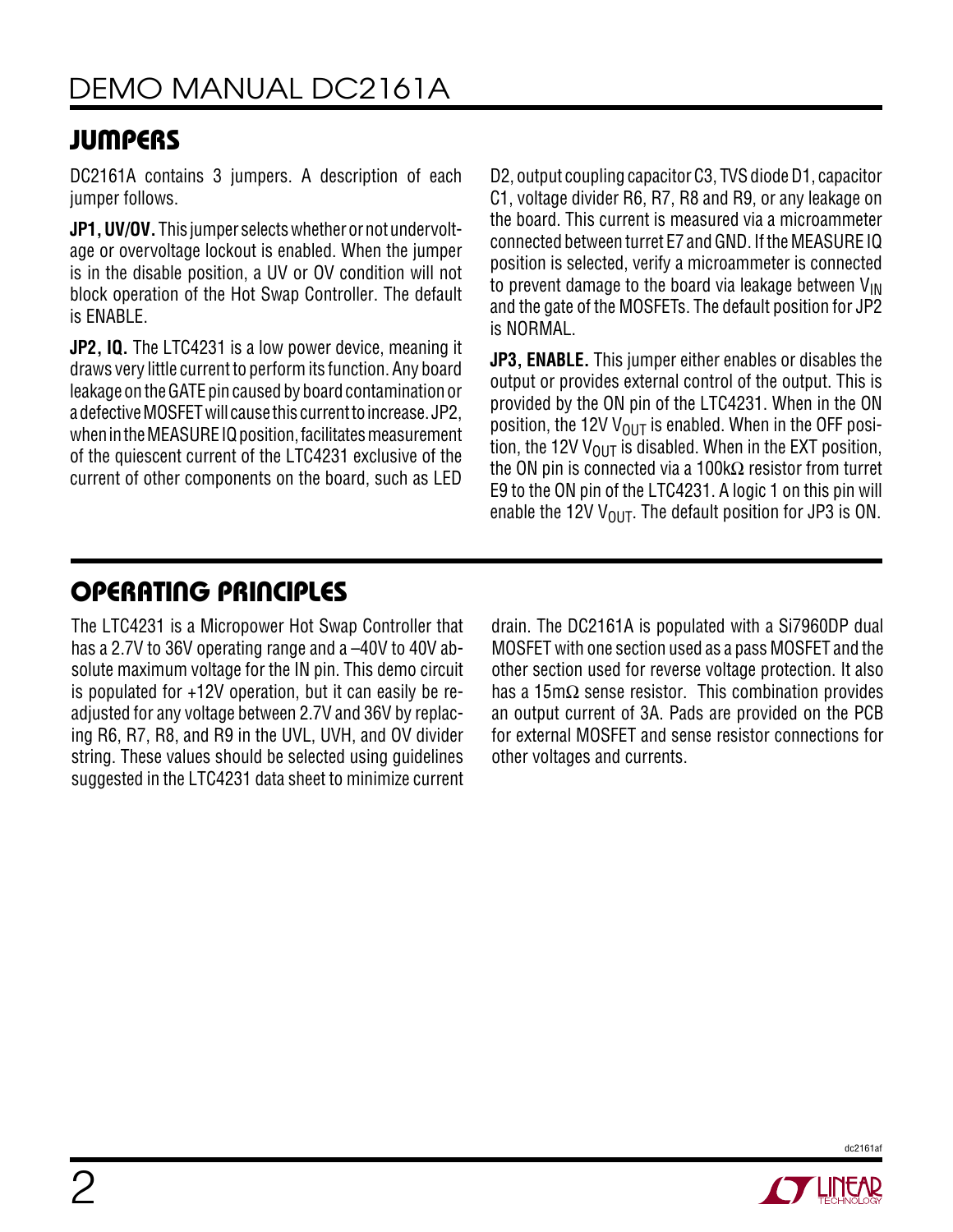## QUICK START PROCEDURE

DC2161A is easy to set up to evaluate the performance of the LTC4231.

Connect a power supply capable of delivering greater than 3.5A of current between 10V and 20V to the  $V_{IN}$  jack J1 with its return lead connected to GND J2. Monitor the input voltage at turrets E1 and E2. Place a voltmeter between turrets E3 and E4. Connect an ammeter between J3 and the test loads. Connect the return lead of the test loads to jack J4. The connections are shown schematically in Figure 1.

The active load should be set to provide a resistive load since the LTC4231 may not start into a constant current load. With the resistive load set at 5.4 $\Omega$ , vary the input voltage from 9V to 17V and from 17V to 9V to check the UV and OV thresholds.

Set the input voltage to 12V, vary the load resistance, and observe output indicator D2. Determine from the ammeter that the output remains on at 3A ( $4\Omega$ ). The output should turn off at approximately 3.2A.

Reduce the load resistance to below  $4\Omega$  and observe an auto reset in the DC2161A-B. In the DC2161A-A, power will have to be removed and then applied to the input to reset the LTC4231.

Remove the resistive load from the output and replace it with a 500µF capacitor. Observe the polarity when connecting the capacitor. Upon application of input voltage, LED D2 should illuminate to indicate  $V_{\text{OUT}}$  is present. This indicates the Hot Swap Controller is capable of starting into a 500µF capacitor.



**Figure 1. Proper Equipment Measurement Set-Up**

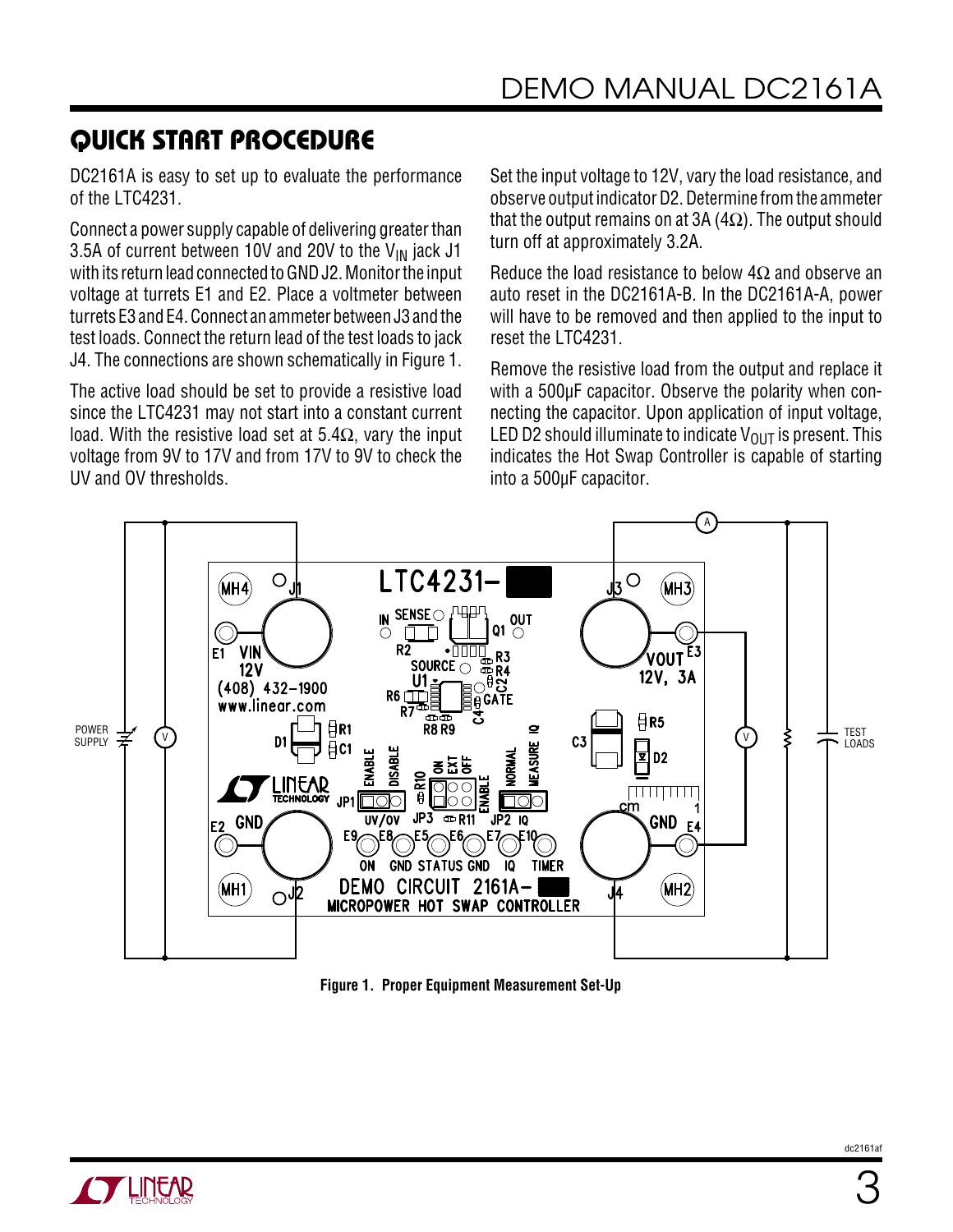### PARTS LIST

| <b>ITEM</b>                                               | QTY                                                       | <b>REFERENCE</b>                                | <b>PART DESCRIPTION</b>                    | <b>MANUFACTURER/PART NUMBER</b>   |  |  |  |
|-----------------------------------------------------------|-----------------------------------------------------------|-------------------------------------------------|--------------------------------------------|-----------------------------------|--|--|--|
|                                                           | $\mathbf{1}$                                              | C <sub>1</sub>                                  | CAP., X7R, 0.1µF 25V, 10%, 0603            | MURATA, GRM188R71E104KA01D        |  |  |  |
| $\overline{c}$                                            | 0                                                         | C <sub>2</sub>                                  | CAP., 0402                                 | 0PT                               |  |  |  |
| 3                                                         | $\mathbf{1}$                                              | C <sub>3</sub>                                  | CAP., TANT, 100µF 25V, 20%, 7343           | AVX, TAJE107M025RNJ               |  |  |  |
| 4                                                         | $\mathbf{1}$                                              | C <sub>4</sub>                                  | CAP., X7R, 0.082µF 16V, 10%, 0402          | MURATA, GRM155R71C823KA88D        |  |  |  |
| 5                                                         | 1                                                         | D <sub>1</sub>                                  | DIODE, SUPPRESSORS, 600W, SMB-DIODE        | FAIRCHILD SEMI., SMBJ24CA         |  |  |  |
| 6                                                         | $\mathbf{1}$                                              | D <sub>2</sub>                                  | LED, GREEN, LED-ROHM-SML-010               | ROHM, SML-010FTT86                |  |  |  |
| 7                                                         | 10                                                        | E1-E10                                          | TURRET, TESTPOINT 0.064"                   | MILL-MAX, 2308-2-00-80-00-00-07-0 |  |  |  |
| 8                                                         | $\overline{c}$                                            | JP1, JP2                                        | HEADER, 2mm SINGLE 3POS                    | SULLINS, NRPN031PAEN-RC           |  |  |  |
| 9                                                         | $\mathbf{1}$                                              | JP3                                             | HEADER, 2mm DOUBLE 3POS                    | SAMTEC, TMM-103-02-L-D            |  |  |  |
| 10                                                        | 4                                                         | J1, J2, J3, J4                                  | JACK, BANANA                               | KEYSTONE, 575-4                   |  |  |  |
| 11                                                        | $\mathbf{1}$                                              | Q1                                              | MOSFET, DUAL-CH, 60V, SO8-POWERPAK         | VISHAY SILICONIX, Si7960DP-T1-GE3 |  |  |  |
| 12                                                        | $\mathbf{1}$                                              | R <sub>1</sub>                                  | RES., CHIP, 10, 1/16W, 1%, 0603            | VISHAY, CRCW060310R0FKEA          |  |  |  |
| 13                                                        | 1                                                         | R <sub>2</sub>                                  | RES., SENSE, 0.015, 1/4W, 1%, 1206         | VISHAY, WSL1206R0150FEA           |  |  |  |
| 14                                                        | $\mathbf{1}$                                              | R <sub>3</sub>                                  | RES., CHIP, 10, 1/16W, 1%, 0402            | VISHAY, CRCW040210R0FKED          |  |  |  |
| 15                                                        | 0                                                         | R4                                              | RES., 0402                                 | 0PT                               |  |  |  |
| 16                                                        | $\mathbf{1}$                                              | R <sub>5</sub>                                  | RES., CHIP, 3.32kΩ, 1/16W, 1%, 0603        | VISHAY, CRCW06033K32FKEA          |  |  |  |
| 17                                                        | $\mathbf{1}$                                              | R <sub>6</sub>                                  | RES., CHIP, 1.24ΜΩ, 1/8W, 1%, 0805         | VISHAY, CRCW08051M24FKEA          |  |  |  |
| 18                                                        | 1                                                         | R <sub>7</sub>                                  | RES., CHIP, 12.4kΩ, 1/16W, 1%, 0402        | VISHAY, CRCW040212K4FKED          |  |  |  |
| 19                                                        | $\mathbf{1}$                                              | R <sub>8</sub>                                  | RES., CHIP, 24.9kΩ, 1/16W, 1%, 0402        | VISHAY, CRCW040224K9FKED          |  |  |  |
| 20                                                        | 1                                                         | R9                                              | RES., CHIP, 75kΩ, 1/16W, 1%, 0402          | VISHAY, CRCW040275K0FKED          |  |  |  |
| 21                                                        | $\overline{c}$                                            | R10, R11                                        | RES., CHIP, 100kΩ, 1/16W, 5%, 0402         | VISHAY, CRCW0402100KJNED          |  |  |  |
| 22                                                        | 3                                                         | <b>SHUNTS AS</b><br>SHOWN ON ASSY<br><b>DWG</b> | SHUNT, 2mm CTRS.                           | SAMTEC, 2SN-BK-G                  |  |  |  |
| 23                                                        | 4                                                         | MH1-MH4                                         | STAND-OFF, NYLON 0.25"                     | KEYSTONE, 8831 (SNAP ON)          |  |  |  |
|                                                           | <b>DC2161A-A Additional Demo Board Circuit Components</b> |                                                 |                                            |                                   |  |  |  |
| $\mathbf{1}$                                              | 1                                                         |                                                 | DC2161A-GENERAL BOM                        |                                   |  |  |  |
| $\mathfrak{p}$                                            | $\mathbf{1}$                                              | U1                                              | I.C., MICROPOWER HOT SWAP CONTROLLER, MS12 | LINEAR TECH., LTC4231IMS-1        |  |  |  |
| <b>DC2161A-B Additional Demo Board Circuit Components</b> |                                                           |                                                 |                                            |                                   |  |  |  |
|                                                           | 1                                                         |                                                 | DC2161A-GENERAL BOM                        |                                   |  |  |  |
| $\overline{2}$                                            | $\mathbf{1}$                                              | U1                                              | I.C., MICROPOWER HOT SWAP CONTROLLER, MS12 | LINEAR TECH., LTC4231IMS-2        |  |  |  |



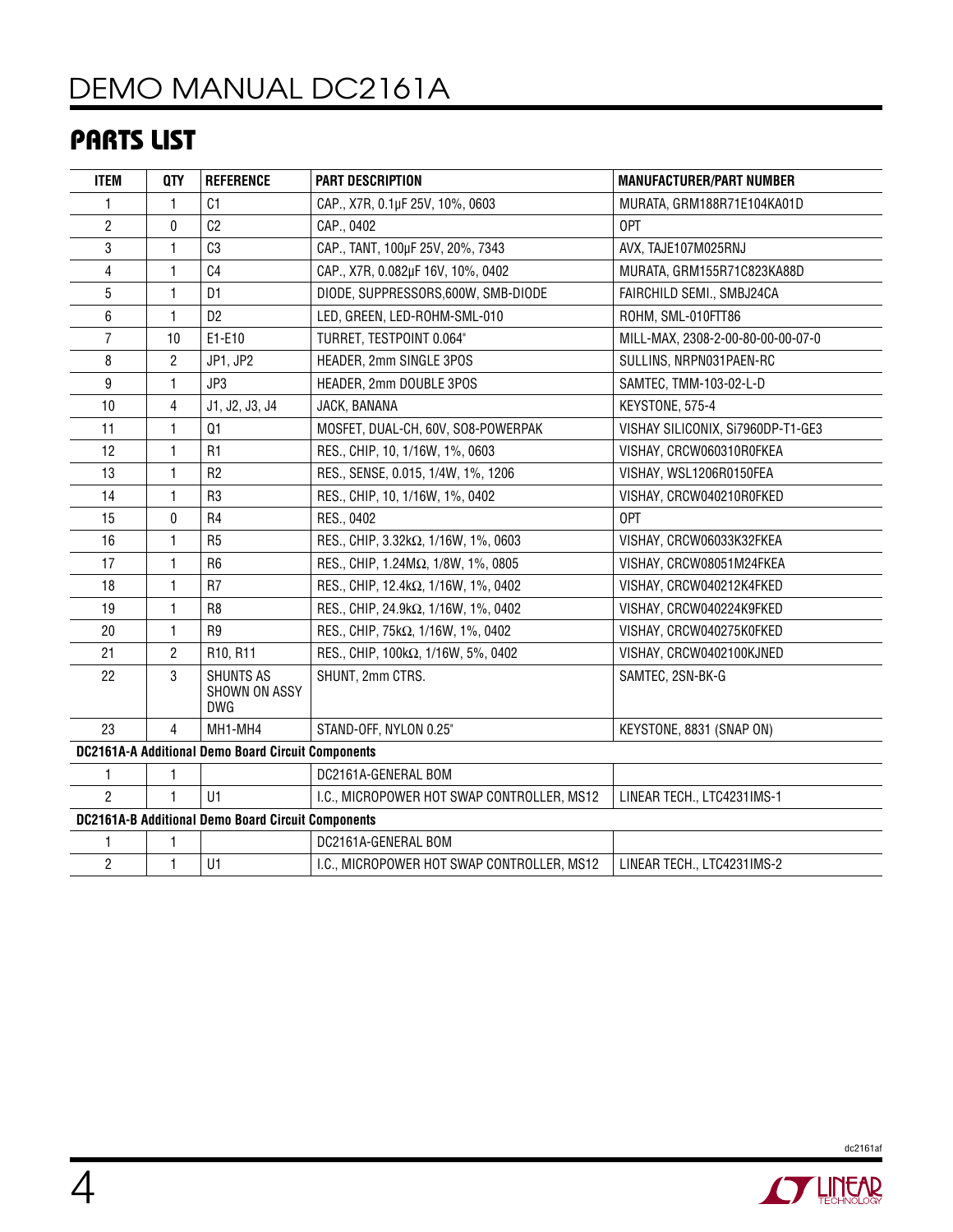### SCHEMATIC DIAGRAM





Information furnished by Linear Technology Corporation is believed to be accurate and reliable. However, no responsibility is assumed for its use. Linear Technology Corporation makes no representation that the interconnection of its circuits as described herein will not infringe on existing patent rights. dc2161af